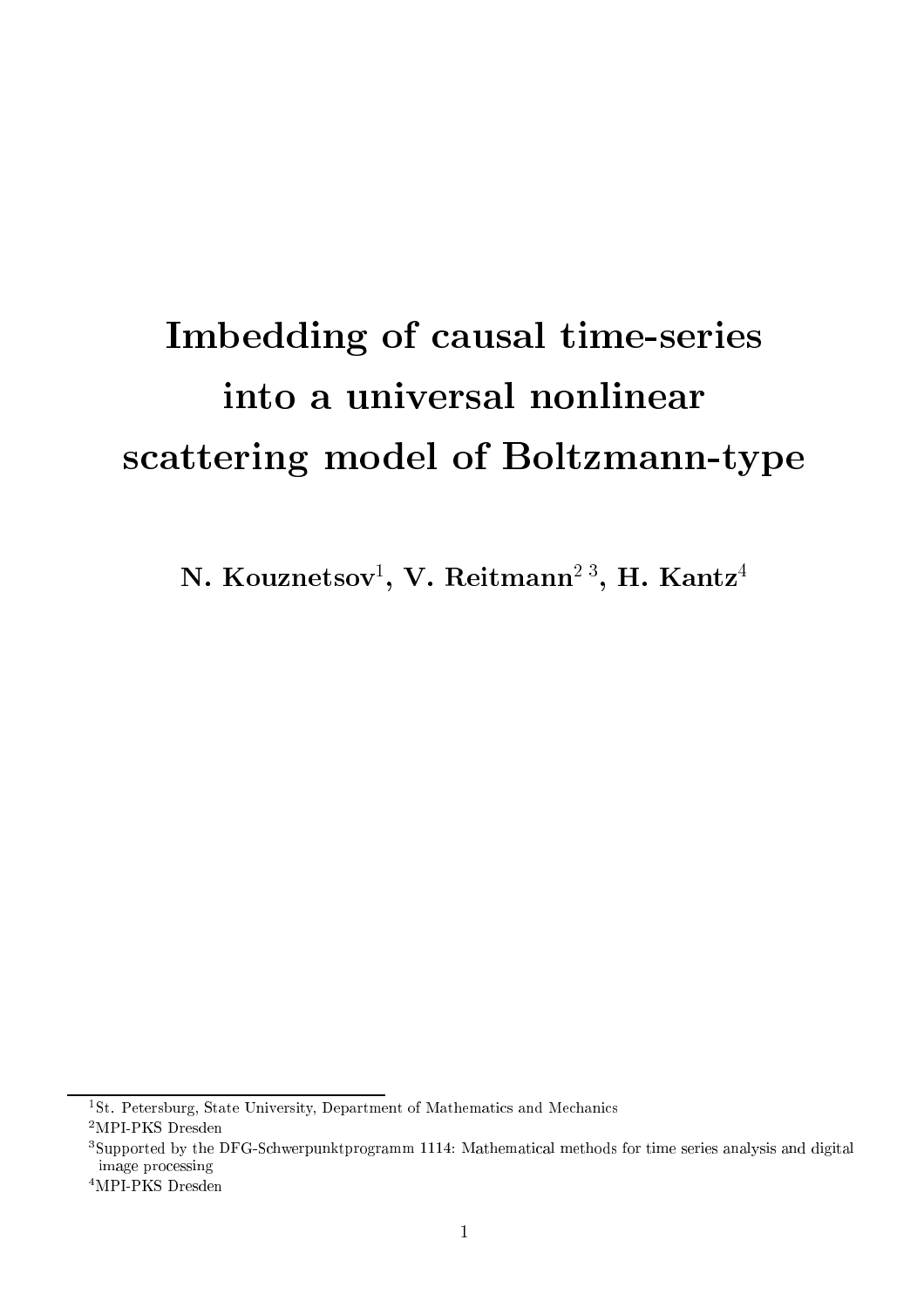## **Contents**

|                | 1 "Universal" dynamical models derived from time-series                                        | - 3 |
|----------------|------------------------------------------------------------------------------------------------|-----|
| 2 <sup>1</sup> | Realization of a Volterra integral equation as abstract<br>Boltzmann-type transport equation   |     |
| 3 <sup>2</sup> | Realization of a time-series as output of a discrete-time<br>Boltzmann-type transport equation | 10  |
| $\overline{4}$ | Transport equation for the Mathieu-Hill equation                                               | 14  |
|                | 5 Numerical results                                                                            |     |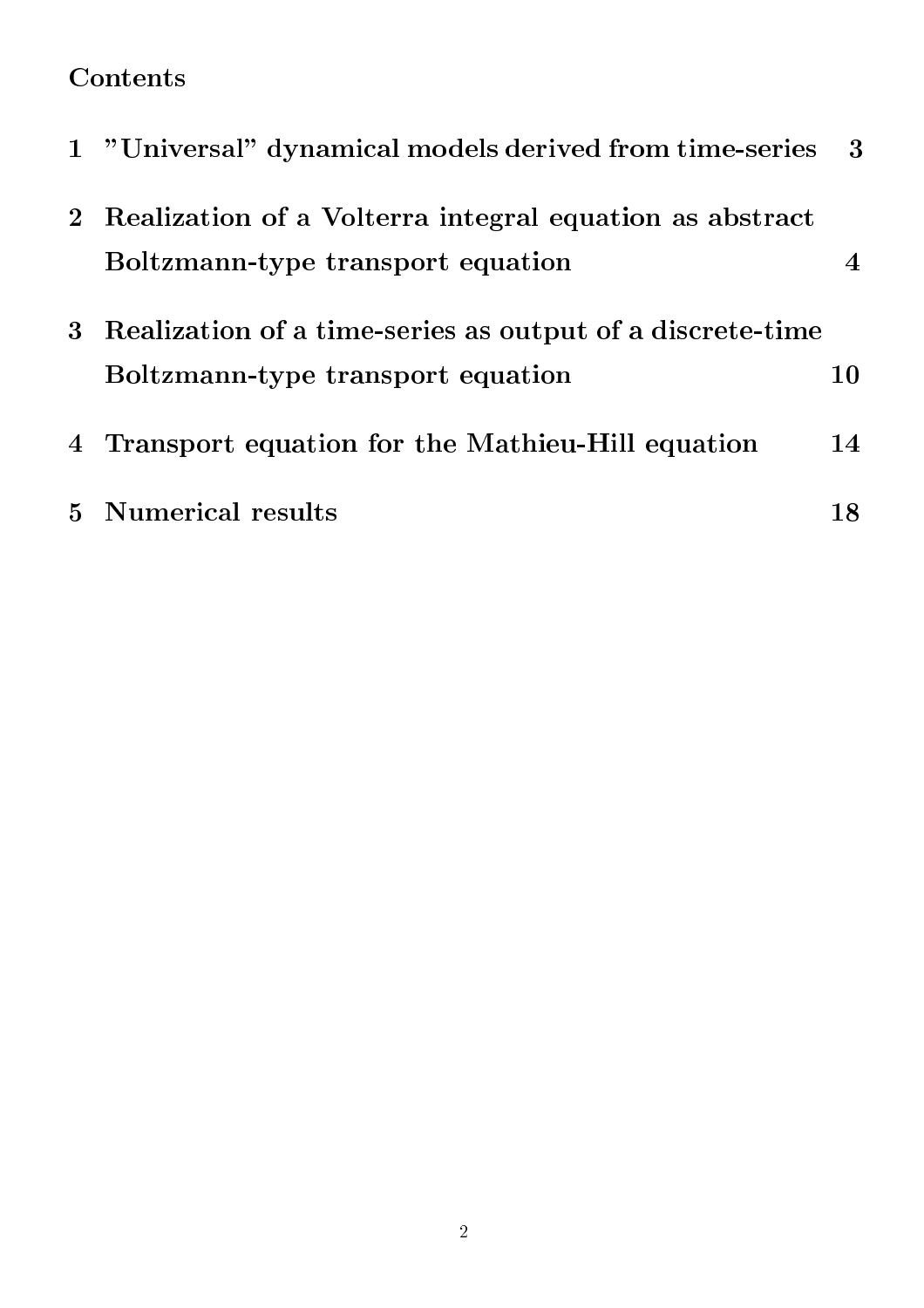## 1 "Universal" dynami
al models derived from time-series

a) Continuous time 
$$
\mathbb{T} = \mathbb{R}_+
$$
: PDE's of the type

$$
\frac{\partial \sigma}{\partial t} + \sum_{j=1}^{n} A_j \frac{\partial \sigma}{\partial x_j} + B\varphi(\sigma, t) = h(x, t), (x, t) \in \mathbb{R}^n \times (0, \infty) \qquad (1.1)
$$
  
\n
$$
\sigma : \mathbb{R}^n \times [0, \infty) \to \mathbb{R}^m, \ \sigma = (\sigma_1, \dots, \sigma_m)
$$
  
\n
$$
\sigma(O, x) = \sigma^0(x), \ x \in \mathbb{R}^n
$$
  
\n
$$
A_j : \mathbb{R}^n \times [0, \infty) \to \mathbb{M}^{m \times m}, \ j = 1, 2, \dots, n, \ B \in \mathbb{M}^{m \times p}
$$
  
\n
$$
\varphi : \mathbb{R}^n \times [0, \infty) \to \mathbb{R}^p, \ h : \mathbb{R}^n \times [0, \infty) \to \mathbb{R}^m
$$

Transport equation or s
attering equation of Boltzmann-type

b) <u>Discrete time</u>  $\mathbb{T} = \mathbb{N}_0$ : CML's (Coupled maps lattices) of the type

$$
\sigma_j(n+1) = a\sigma_j(n) + B\varphi(\sigma_1(n), n) + h_j(n), \ n, j \in \mathbb{N}_0
$$
\n
$$
\sigma(n) = (\sigma_1(n), \sigma_2(n), \dots),
$$
\n
$$
\sigma(0) = (\sigma_1^0, \sigma_2^0, \dots), \quad \text{Coupled maps lattices for the transport equation}
$$
\n
$$
a \in \mathbb{R}, \ B \in \mathbb{M}^{1 \times p}
$$
\n
$$
\varphi : \mathbb{R} \times \mathbb{N}_0 \to \mathbb{R}^p
$$
\n(1.2)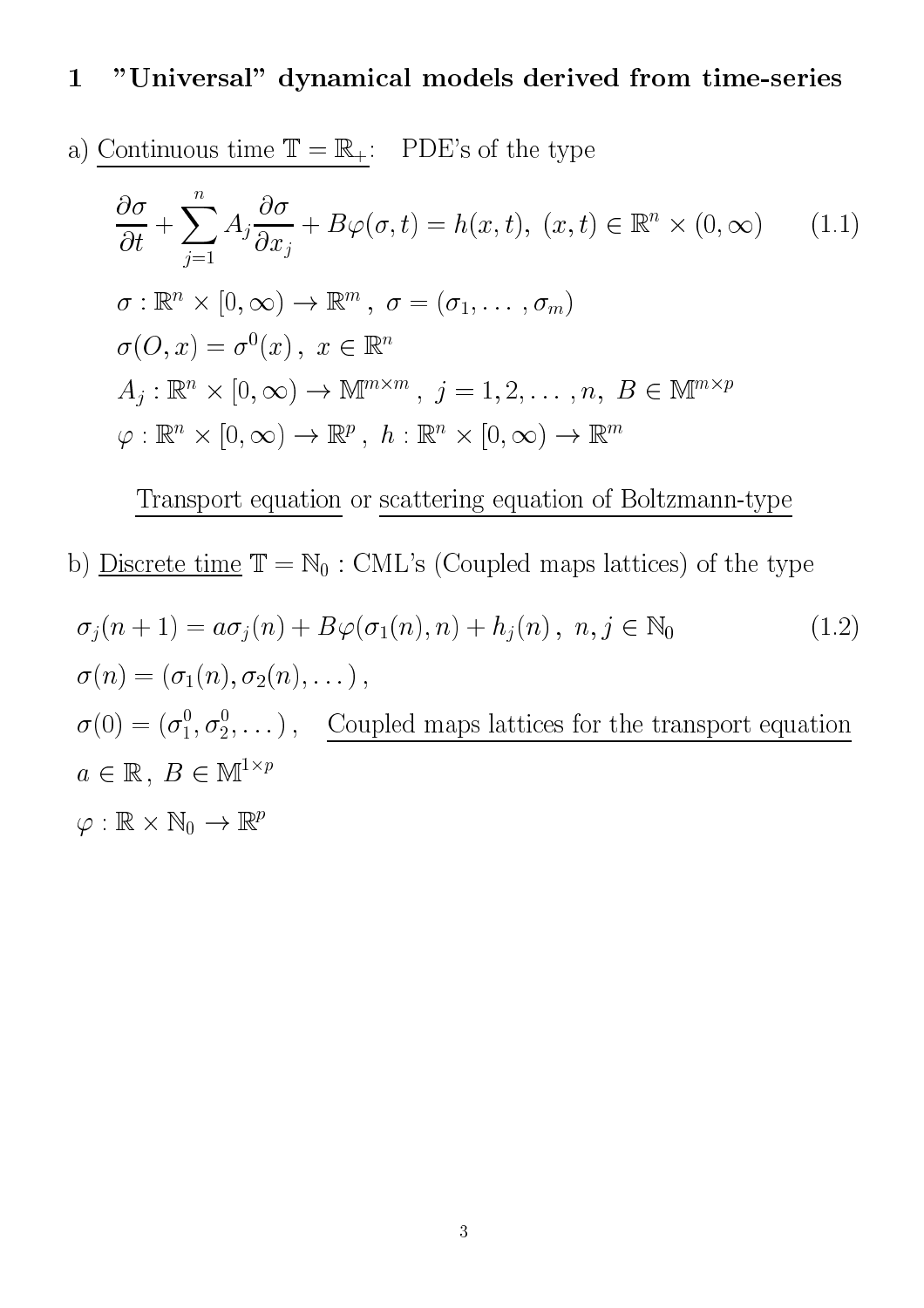## 2 Realization of a Volterra integral equation as abstract Boltzmann-type transport equation

Consider the nonlinear Volterra integral equation

$$
\sigma(t) = h(t) + \int_{0}^{t} G(t - s) \varphi(\sigma(s), s) \,ds \qquad (2.1)
$$

with  $\sigma : \mathbb{R}_+ \to U \in \mathbb{R}^n$ , Hilbert space) as output, h : R + P as perturbation ;  $u(\cdot) := \varphi(\sigma(\cdot), \cdot) : \mathbb{R}_+ \to U$  as <u>control</u>,  $\forall t \geq 0 : G(t) \in \mathcal{L}(U, U)$  as <u>kernel</u> and  $\varphi: U \times \mathbb{R}_+ \to U \quad \text{as nonlinearity} \enspace .$ 

(A1)  $t \mapsto G(t)$  is twice piecewise-differentiable and

$$
\exists c > 0, \, \rho_0 > 0 : ||G(t)||_{\mathcal{L}(U,U)} \le ce^{-\rho_0 t}, \quad \forall t \ge 0,
$$
\n
$$
\int_0^\infty \left( ||\dot{G}(t)||_{\mathcal{L}(U,U)}^2 + ||\ddot{G}(t)||_{\mathcal{L}(U,U)}^2 \right) e^{2\lambda t} dt < \infty.
$$
\n(A2) 
$$
\exists P = P^*, Q, R \in \mathcal{L}(U, U),
$$
\n
$$
(\sigma(t), P\sigma(t))_U + 2(\sigma(t), Q\varphi(\sigma(t), t))_U + (\varphi(\sigma(t), t), R\varphi(\sigma(t), t))_U \le 0
$$
\n(2.2)

 $\forall \sigma(\cdot), \varphi(\sigma(\cdot), \cdot)$ ,  $\sigma(\cdot)$  continuous solution from (2.1)

(Quadratic constraints)

$$
L^2_{\rho}(\mathbb{R}_+; U) := \left\{ f \in L^2_{loc}(\mathbb{R}_+; U) : \int_0^{\infty} |f(t)|^2_{U} e^{2\rho t} dt < \infty \right\}
$$
\nis a weighted  $L^2$ -space,

\n
$$
W^{1,2}_{\rho}(\mathbb{R}_+; U) := \left\{ f \in L^2_{\rho}(\mathbb{R}_+; U) : f \in L^2_{\rho}(\mathbb{R}_+; U) \right\}
$$
\nis a weighted Sobolev space.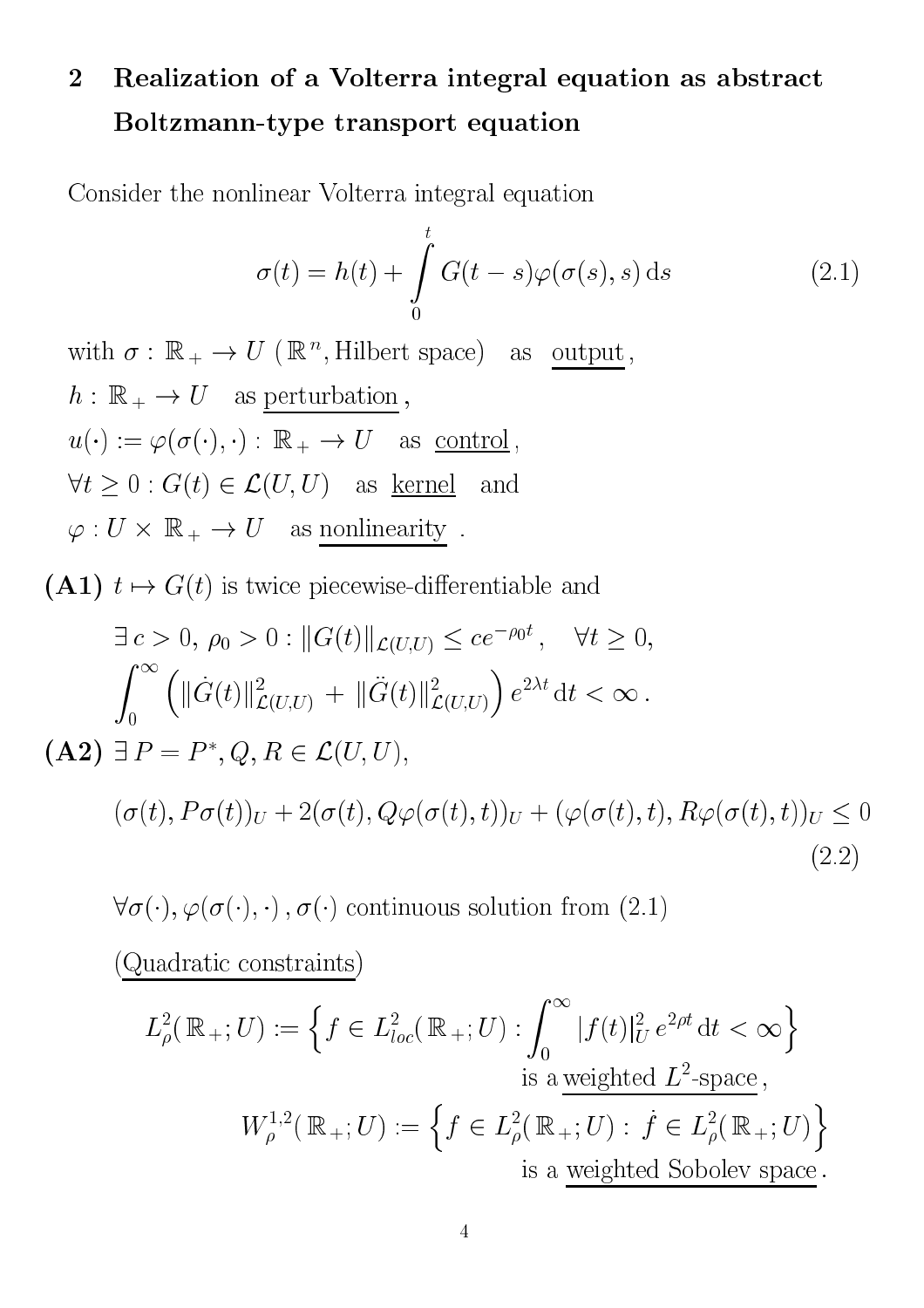(A3) The linear part of  $(2.1)$  is  $\rho$ -stable, i.e.

$$
\exists \rho \ge 0 \,\forall u \in L^{2}(\mathbb{R}_{+}; U) \mapsto \sigma(\cdot) \in W_{\rho}^{1,2}(\mathbb{R}_{+}; U),
$$
  

$$
\sigma(t) = \int_{0}^{t} G(t - s)u(s) \,ds
$$

is a bounded operator.

Goal: Find Hilbert spaces  $Z_1 \subset Z_0 \subset Z_{-1}$  (Rigged Hilbert space structure) and linear bounded operators

$$
A: Z_1 \to Z_{-1}, B: U \to Z_{-1}, C: Z_0 \to U
$$

such that the global stability behaviour of  $(2.1)$  coincides with the global stability behaviour of the non-autonomous dynami
al system

$$
\dot{z} = Az + Bu(t) \qquad (2.3)
$$
  

$$
\sigma = Cz, u(t) = \varphi(\sigma(t), t),
$$

and the following conditions are satisfied:

- (1)  $z(0, z_0, u) = 0$   $v z_0 \in Z_0$ ,  $v u \in L_{loc}^1(0, \infty, U)$ , (Initial ondition) ;
- (ii)  $u(t) = 0$ ,  $\forall t \leq T \Rightarrow z(t, 0, u) = 0$ ,  $\sigma(t, 0, u) = 0$ ,  $\forall t \leq T$ , (Causality) ;

(iii) 
$$
z(t+s, z_0, u) = z(t, z(s, z_0, u), \tau^s u)
$$
  
\n $\sigma(t+s, z_0, u) = \sigma(t, z(s, z_0, u), \tau^s u)$   
\n $\forall z_0 \in Z_0, \forall u \in L^2_{loc}(0, \infty; U), \forall t, s \ge 0,$   
\n(Time-invariance or cocycle property)  
\nwith  $\tau^s u(t) := \begin{cases} u(t+s) & \text{for } t+s \ge 0, \\ 0 & \text{for } t+s < 0 \end{cases}$  as shift semi-group.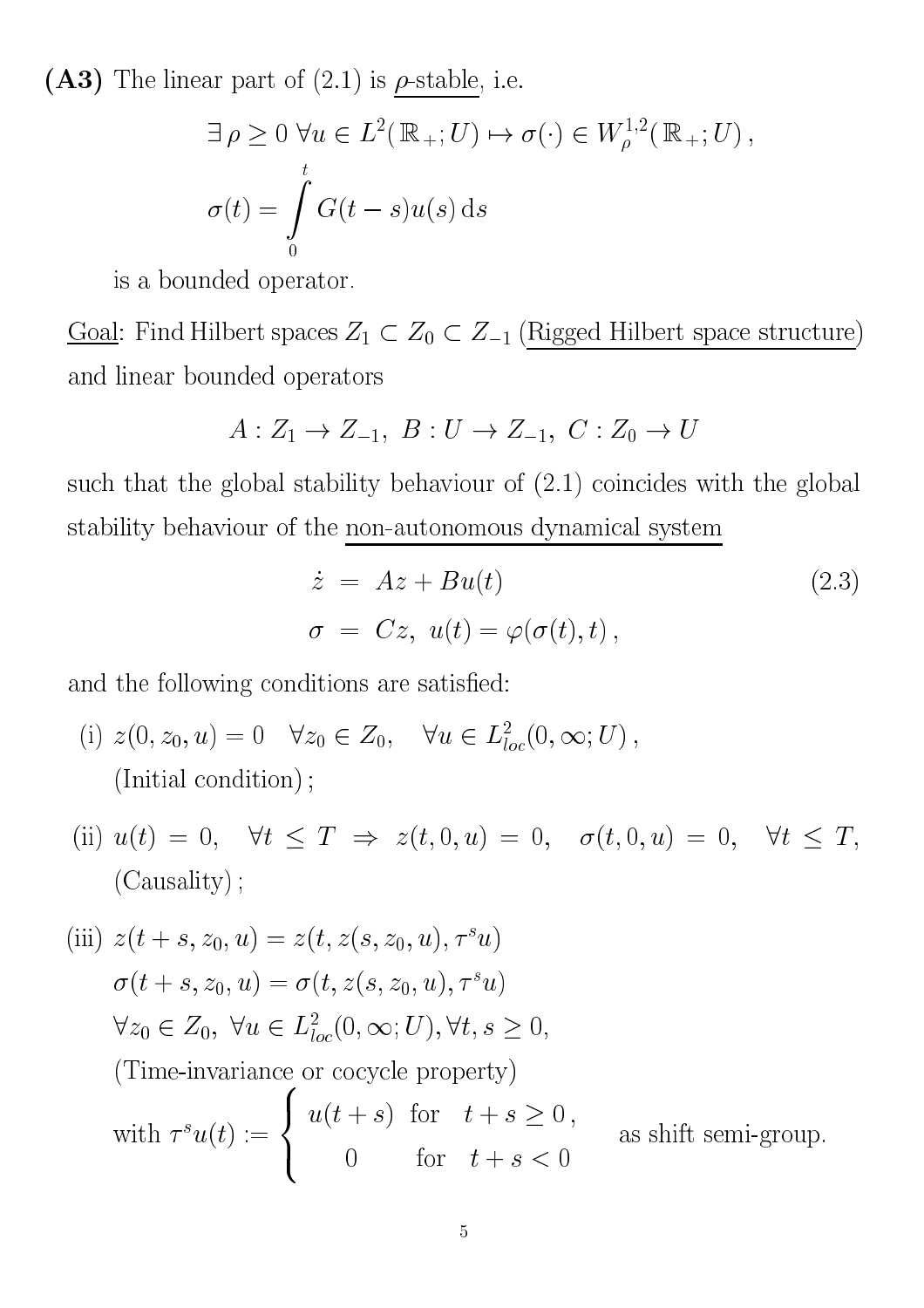## Example 2.1

$$
\dot{x} = d(y - x), \quad \dot{y} = rx - y - xz, \quad \dot{z} = -bz + xy
$$
  

$$
d > 0, \quad r > 0, \quad b > 0
$$
 Lorenz equation

Nonlinearities:  $\varphi_1 = xz$ ,  $\varphi_2 = xy$ ,  $\varphi = (\varphi_1, \varphi_2)$ ,  $\sigma = (x, y, z)$ Quadratic constraints:  $F(\varphi, \sigma) := \varphi_1 y - \varphi_2 z$ ,

$$
F((xz, xy), \sigma) = xyz - xyz \equiv 0 \quad \hat{=} (2.2)
$$

Transfer functions:

$$
\begin{aligned} \tilde{y}&=-W_1(i\omega)\tilde{\varphi}_1\\ \tilde{z}&=-W_2(i\omega)\tilde{\varphi}_2 \end{aligned}
$$

$$
W_1(p) = \frac{p+d}{p^2 + p(d+1) + d(1-r)} \}\n\Rightarrow G(t)
$$
\n
$$
W_2(p) = -\frac{1}{p+b}
$$

Frequency domain condition (2.5) is satisfied for  $0 < r < 1$ Associated Boltzmann equation in  $W_{\rho}^{1,2}(\mathbb{R}_+;\mathbb{R}^3)$ 

We call this imbedding of  $(2.1)$  into a time-invariant control system with the same global stability behaviour.

 $\Box$ 

**Theorem 2.1.** (Realization theorem of Kalman ([8]), Helton ([7]),  $Salamon$   $([16]))$ 

Suppose that  $(2.1)$  is linear and the input / output process given by  $(2.1)$  is  $\rho$ -stable. Then there exists an imbedding of  $(2.1)$  into a system  $(2.3)$  with the same global stability behaviour by the Boltzmann-type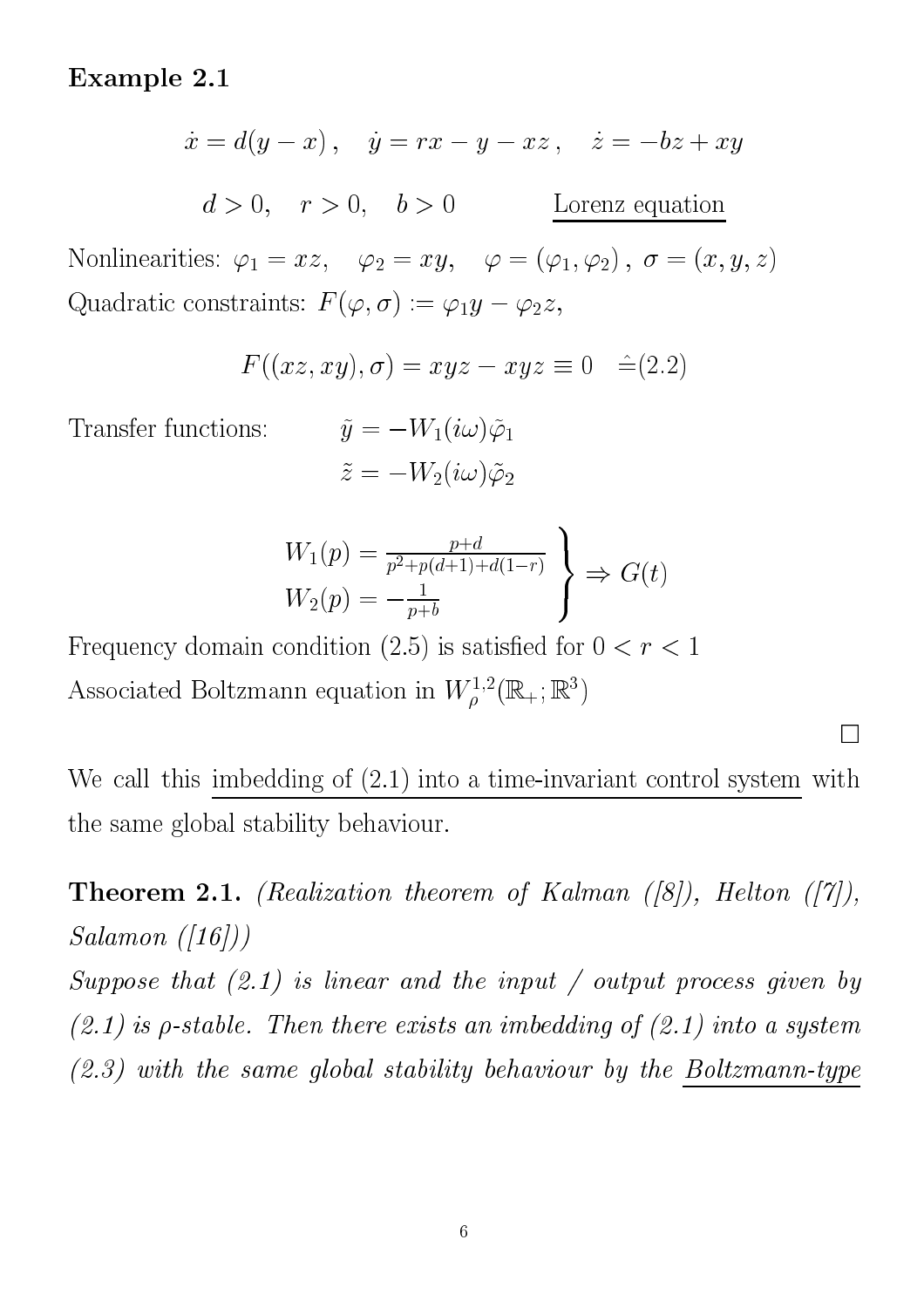transport equation, i.e. by a system  $(2.3)$ 

$$
\begin{aligned}\n\text{with} \quad Z_0 &:= W_{\rho}^{1,2}(\mathbb{R}_+; U), \ 0 < \rho < \rho_0 \\
Z_1 &:= D(A) = \{ \xi : \xi(s) \in W_{\rho}^{1,2}(\mathbb{R}_+; U), \int_0^\infty e^{2\rho s} |\ddot{\xi}(s)|^2 \mathrm{d}s < \infty \}, \\
(A\xi)(s) &:= \frac{\partial \xi(s)}{\partial s} \text{ transport or impulse operator (2.4)} \\
(B\eta)(s) &:= G(s)\eta, \ \eta \in U(= \mathbb{R}^n), \ Cz(s) := z(0), \ \forall z(s) \in W_{\rho}^{1,2}(\mathbb{R}_+; U).\n\end{aligned}
$$

Example 2.2 Consider

$$
\dot{y} = Ay + B\varphi(\sigma(t), t), \sigma(t) = Cy(t)
$$
  
\n
$$
A - n \times n, B - n \times 1, C - 1 \times n \text{ matrices}
$$
  
\n
$$
\varphi : \mathbb{R} \times \mathbb{R}_+ \to \mathbb{R}
$$
  
\n
$$
G(t) := Ce^{At}B, \quad h(t) = Ce^{At}y_0
$$
  
\n
$$
\sigma(t) = h(t) + \int_0^t G(t - s) \varphi(\sigma(s), s) ds
$$

The nonlinear Boltzmann transport equation from s
attering theory

$$
\frac{\partial \sigma}{\partial t} = \frac{\partial \sigma}{\partial x} + \int_{0}^{x} G(x - s) \varphi(\sigma(s, x)) ds
$$

is a first order integro-differential equation with boundary and initial conditions

$$
\sigma(t,0) = 0, \quad \sigma(0,x) = \sigma_0(x)
$$

 $\Box$ 

Suppose that we know  $G, P, Q$  and  $R$ . Then the abstract evolution system gives the following information: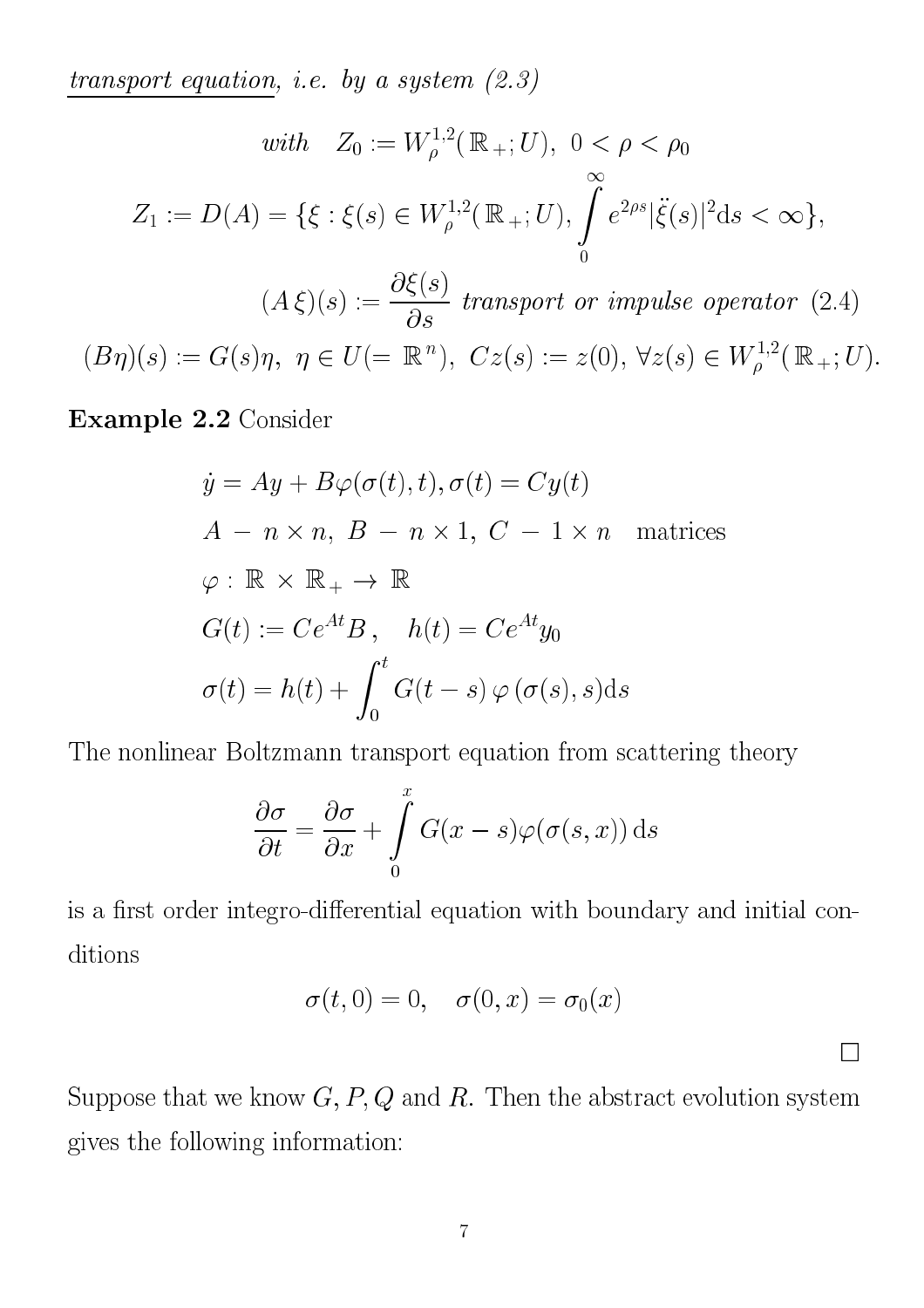Theorem 2.2. (Generalized Brusin's theorem) Consider the nonlinear Volterra integral equation (2.1) under the assumptions  $(A1) - (A3)$ . Let  $\hat{G}(\lambda) := \int e^{-\lambda t} G(t) dt$  be the transfer operator of the kernel. As- $\sim$ sume that the lass of nonlinearities des
ribed by (A2) ontains at least one linear function  $\varphi(\sigma,t) = K\sigma$  with  $K \in \mathcal{L}(U,U)$  such that the operator  $(I - G(\lambda)K)$  is not a funite number of singularities in the strip  $0 < \varepsilon_1 \leq Re \lambda \leq \varepsilon_2$ .

Suppose that the frequency-domain condition

$$
\hat{G}^*(i\omega)PG(i\omega) + 2Re(Q^*G(i\omega)) + R > 0 \quad \forall \omega \in \mathbb{R}
$$
 (2.5)

is satisfied.

Then the nonlinear integral equation  $(2.1)$  can be imbedded into a nonautonomous dynamical system  $(2.3)$  with the same global stability behaviour realized as transport equation  $(2.4)$ , i.e. there exists linear bounded operator  $M = M^+ : W^{\perp, \sim}_{\rho}(\mathbb{R}_+; U) \rightarrow W^{\perp, \sim}_{\rho}(\mathbb{R}_+; U)$  with the following properties.

1) If  $\sigma(t) = \sigma(t, n)$  with  $n \in W_{\rho}^{(2,2)}(\mathbb{R}_+; U)$  is a continuous solution of the integral equation (2.1) then the solution  $z(t) = z(t, h)$  of (2.3) with  $z(0,h) = h$  exists and there is a positive  $\delta > 0$  such that

$$
\int_{t_1}^{t_2} \left( \|\varphi(\sigma(t), t)\|_{U}^2 + \|z(t)\|_{W^{1,2}_\rho}^2 \right) dt \le \delta \left( Mz(t), z(t) \right) \Big|_{t_1}^{t_2}
$$
  

$$
\forall 0 \le t_1 < t_2
$$

2) Suppose  $(\sigma(\cdot), h(\cdot))$  satisfies (2.1) and  $(h(\cdot), M h(\cdot)) < 0$ . Then  $\sigma(\cdot)$   $\in$   $L^-(\mathbb{R}_+;U)$ , i.e. it is stable. If  $(n(\cdot),N(n(\cdot)) > 0$  then  $\sigma(\cdot)$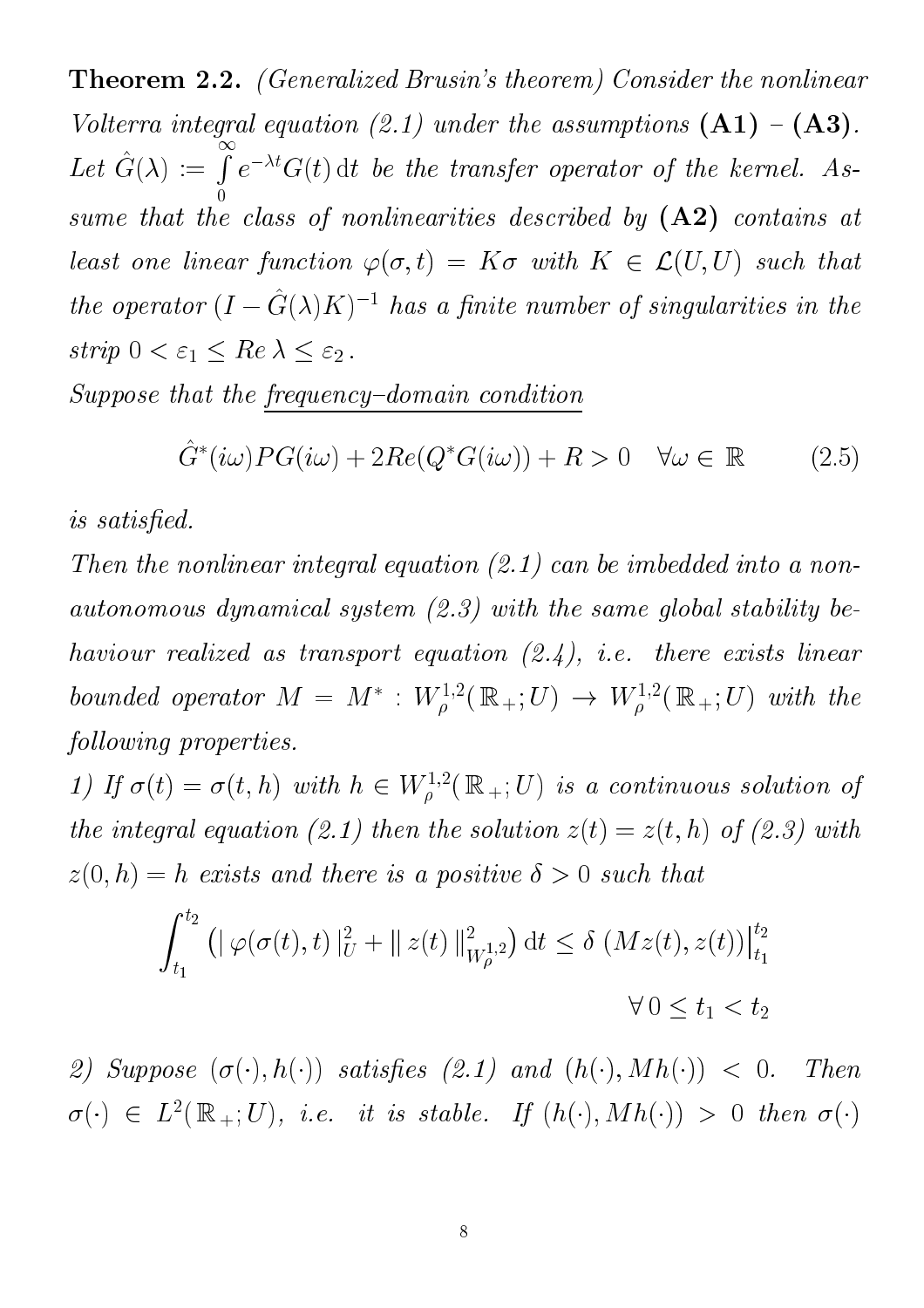is unstable, i.e. there exists a number  $\beta > 0$  such that

$$
\lim_{T \to \infty} e^{-\beta T} \int_0^T \|\varphi(\sigma(t), t)\|_U^2 dt = \infty.
$$

3) M is the operator solution of a <u>linear</u> integral equation.

Remark 2.1 The (algebraic) dimension d of the cone

 $\{h \in W^{\perp,\perp}_{\rho}(\mathbb{R}_+;U) \; : \; (M \, h, \, h) > 0 \}$  is finite and coincides with the topological dimension of an orbit closure  $\mathfrak{M}:=\operatorname{cl}\{z(t), t\geq 0\}$  of system  $(2.3)$ . Thus d real coordinates are sufficient to describe by one-to-one map the points in  $\mathfrak{M}$ .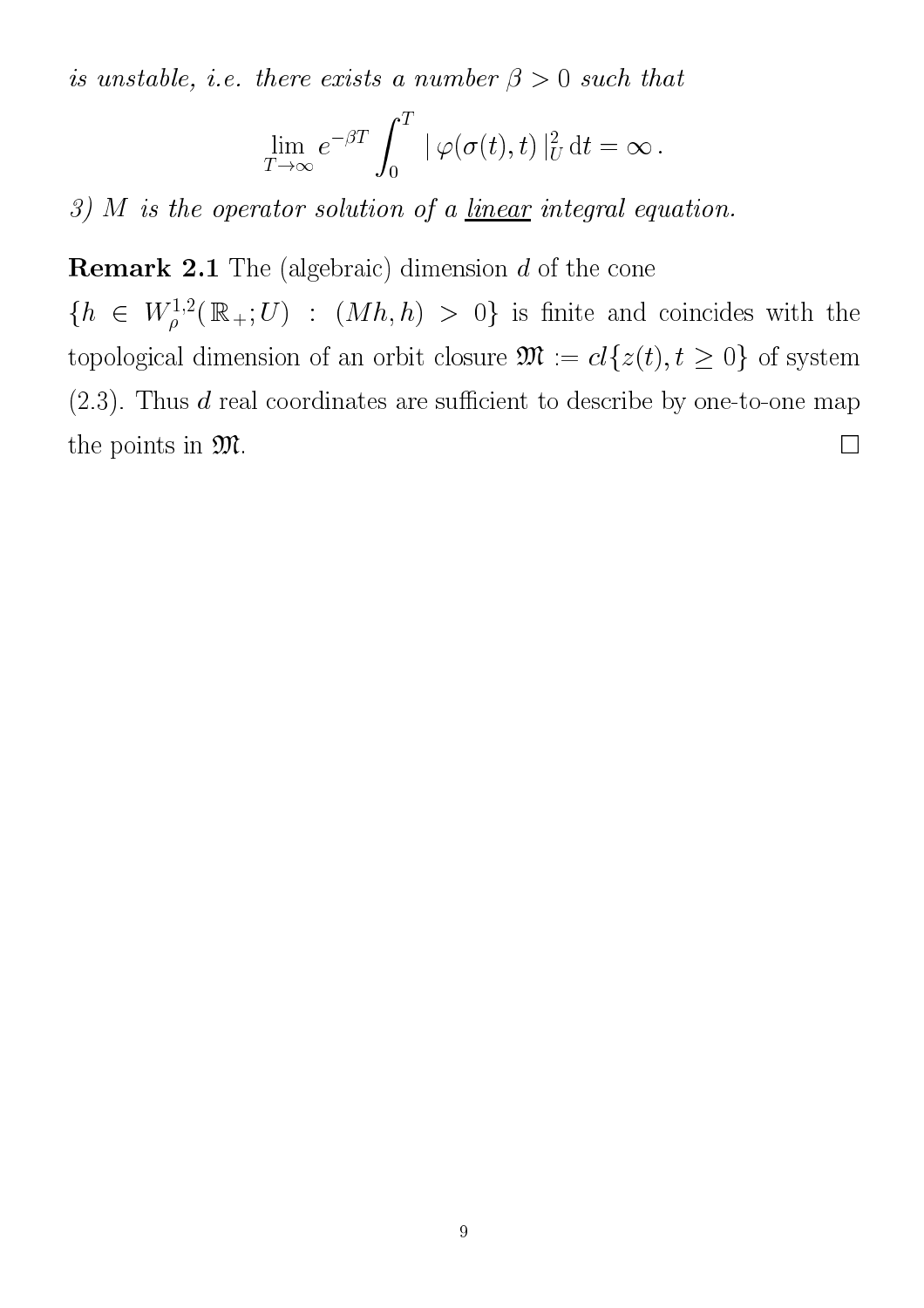## 3 Realization of a time-series as output of a dis
rete-time Boltzmann-type transport equation

Consider the nonlinear system

$$
\sigma(k) = h(k) + \sum_{j=0}^{k-1} G(k - j - 1)\varphi(\sigma(j), j),
$$
\n
$$
k = 1, 2, ..., \sigma(0) = \sigma_0, \{\sigma(k)\}_{k=1}^{\infty} \text{ time-series generated by (3.1)}
$$
\n
$$
h: \mathbb{N}_0 \to U, U: \text{Hilbert space}, \mathbb{R}^n
$$
\n
$$
G(j) \in \mathcal{L}(U, U)
$$
\n
$$
\varphi: U \times \mathbb{N}_0 \to U
$$
\n
$$
\hat{G}(p) := \sum_{k=0}^{\infty} G(k)p^{-k} \quad z\text{-transform of } G,
$$
\n
$$
T(p) := \hat{G}(1/p) = \hat{G}_0 + \hat{G}_1p + \hat{G}_2p^2 + ...
$$
\n
$$
(\tilde{A}1) \exists c > 0 \quad \exists \rho_0 > 1: ||G(k)||_{\mathcal{L}(U,U)} \le c\rho_0^{-k}, k = 1, 2, ....
$$
\n
$$
(\tilde{A}2) \exists P = P^*, Q, R \in \mathcal{L}(U, U) \text{ s.t.}
$$
\n
$$
(\sigma(k), P\sigma(k))_U + 2(\sigma(k), Q\varphi(\sigma(k), k))_U
$$
\n
$$
+ (\varphi(\sigma(k), k), R\varphi(\sigma(k), k))_U \le 0
$$
\n
$$
\forall {\sigma(k)} \text{ solution of (3.1)}, {\varphi(\sigma(k), k)}.
$$
\nLet  $\ell_p^2(1, \infty; U) \text{ with } 0 < \rho < \infty$  be the set of sequences\n
$$
u = (u_1, u_2, ...)
$$
\nwith  $u_k \in U$  for which  $\{\rho^{-k}u_k\}$  belongs to  $\ell^2(1, \infty; U)$ , i.e.  $\sum_{k=1}^{\infty} \rho^{-2k} ||u_k||_0^2 < \infty$ .

(A3) The linear part of (3.1) is p-stable, i.e.  $\exists \rho > 0$   $\forall u \in \ell^-(1, \infty, U)$ the sequence  $\{\sigma(k)\}\$ ,  $\sigma(k) := \sum_{j=0}^{k-1} G(k-j-1)u(j)$  belongs to  $\ell_{\rho}^{-}(1,\infty;U).$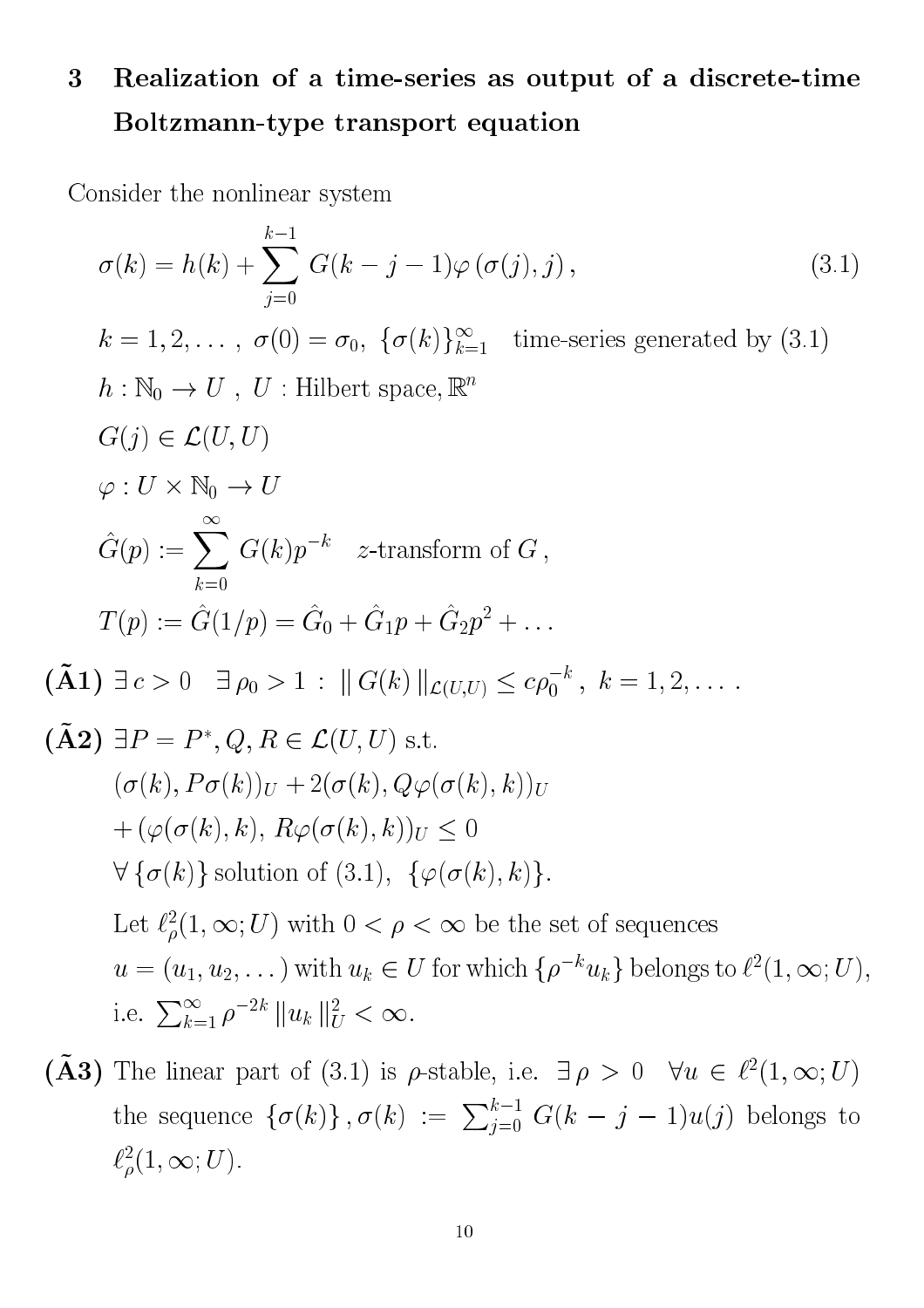### Realization pro
edure:

- 1) introduce the <u>backward shift</u>  $\tau : \ell_{\rho}(1, \infty; U) \to \ell_{\rho}(1, \infty; U)$  by  $\tau(u_1, u_2, \dots) = (u_2, u_3, \dots), \ \forall u = (u_1, u_2, \dots) \in \ell_{\rho}^{-}(1, \infty, U).$ Define  $A := \tau$
- 2) Denne  $D: U \to \ell_{\rho}^{-}(1, \infty, U)$  by  $\sqrt{2}$   $\sqrt{2}$

$$
Bu := (\hat{G}_1u, \hat{G}_2u, \dots), \ \forall u \in U,
$$

and  $C: \ell_{\rho}(1, \infty, U) \to U$  by

$$
C(u_1, u_2, \dots) := u_1, \ \forall (u_1, u_2, \dots) \in \ell^2_{\rho}(1, \infty; U).
$$

3)  
\n
$$
z(k+1) = Az(k) + Bu(k),
$$
\n
$$
\sigma(k) = Cz(k), z(0) = z_0 \in \ell^2_{\rho}(1, \infty; U)
$$
\n
$$
u(k) = \varphi(\sigma(k), k), k = 0, 1, 2, \dots
$$
\n(3.2)

(3.2) is alled dis
rete-time Boltzmann-type transport equation asso
iated with (3.1).

**Example 3.1** 
$$
\sigma_{n+2} + \sigma_{n+1} + \varphi(\sigma_n n) = 0, \quad n = 0, 1, 2, \dots
$$

$$
\sigma(0) = \sigma_0, \quad \sigma(1) = \sigma_1
$$

 $z$ -transform:  $p$ 

$$
p^{2}\tilde{\sigma} + p\tilde{\sigma} = -\tilde{\varphi}
$$

$$
\hat{G}(p) = \frac{1}{p^{2}+p}
$$

$$
\hat{G}\left(\frac{1}{p}\right) = \frac{1}{\frac{1}{p^2} + \frac{1}{p}} = \frac{p^2}{1+p} = p - 1 + \frac{1}{1+p} = p - 1 + \sum_{m=0}^{\infty} (-1)^m p^m
$$

$$
= p^2 - p^3 + p^4 - \dots
$$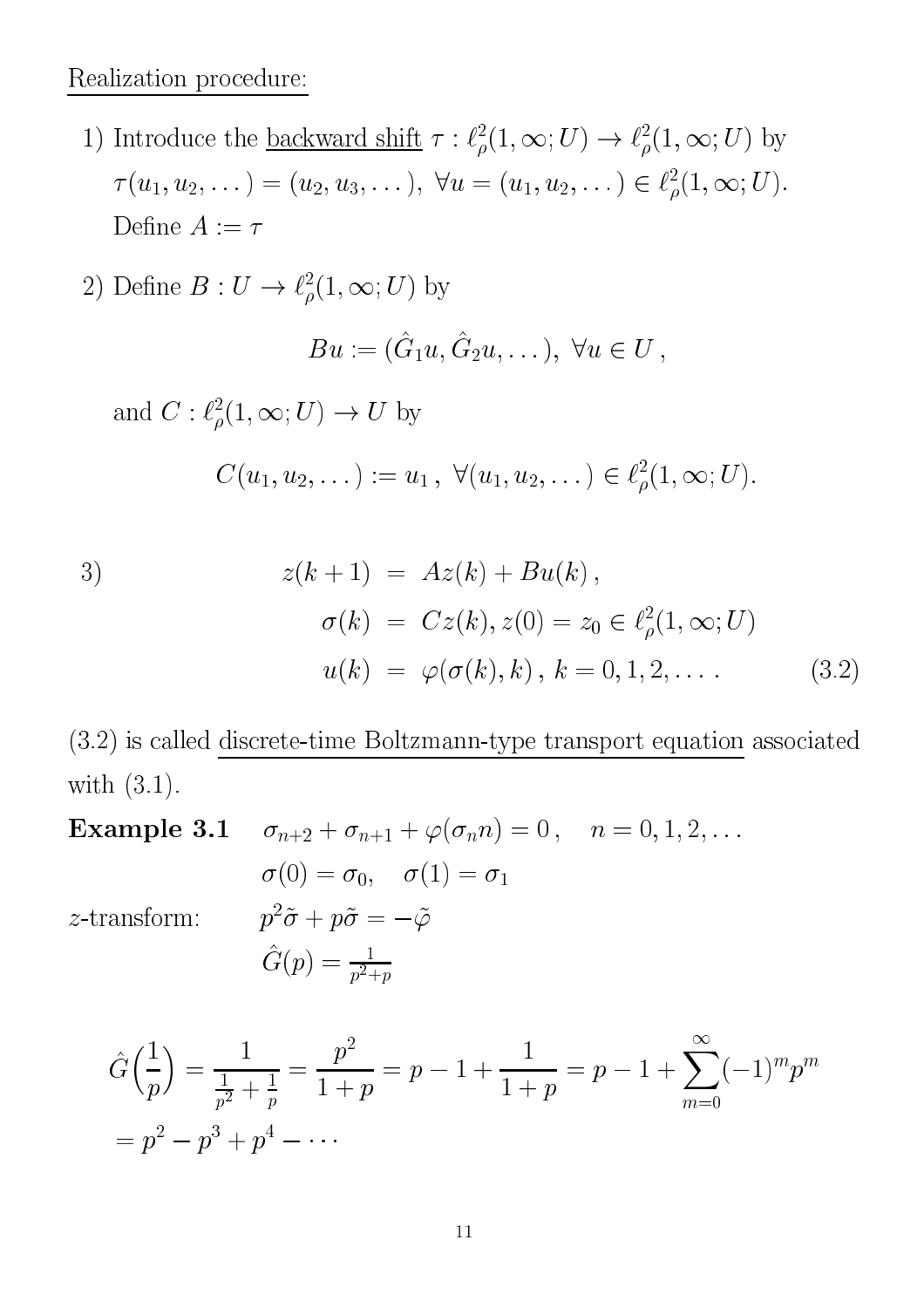$$
\hat{G}_m = \begin{cases}\n0, & m = 0, 1, \\
(-1)^m, & m = 2, 3, \dots \\
(z_1(k+1), z_2(k+2), \dots) \\
= \tau(z_1(k), z_2(k), \dots) + (0, \varphi(\sigma_k, k), -\varphi(\sigma_k, k), \dots), \\
k = 0, 1, 2, \dots, & \sigma_k = z_1(k), \\
z_m(k+1) = z_{m+1}(k) + (-1)^m \varphi(z_1(k), k), m, k \in \mathbb{N}_0\n\end{cases}
$$

Spa
e- and time-dis
rete version of the Ginsburg-Landau equation in  $\ell_{\rho}^{-}(1,\infty;U)$ :  $u_j(n+1) = u_j(n) - (1 - i\rho)u_j(n) ||u_j(n)||$ +  $\varkappa(u_{j-1}(n) - 2u_j(n) + u_{j+1}(n)) u_j(n) \in \mathbb{C}, n, j \in \mathbb{Z}.$ 

 $\Box$ 

Dynamical objects of the lattice model associated to a time-series:

- finite-dimensional attractors
- hyperboli
ity

<sup>8</sup>

- travelling waves  $u_j(n) = \Psi(i_j + mn)$
- spatial stru
tures

**Theorem 3.1.** Consider the iteration  $(3.1)$  under the assumptions  $(A1) - (A3)$ . Let  $\hat{G}(p) := \sum_{k=0}^{\infty} G(k)p^{-k}$  be the z-transform of G. Assume that the class of nonlinearities described by  $\left(\tilde{A}2\right)$  contains at least one linear function  $\varphi(\sigma,t) = K\sigma$  with  $K \in \mathcal{L}(U,U)$  such that the operator  $(I - G(p)K)$  has a finite number of singularities in the ring

$$
1 < \varepsilon_1 \le |p| \le \varepsilon_2.
$$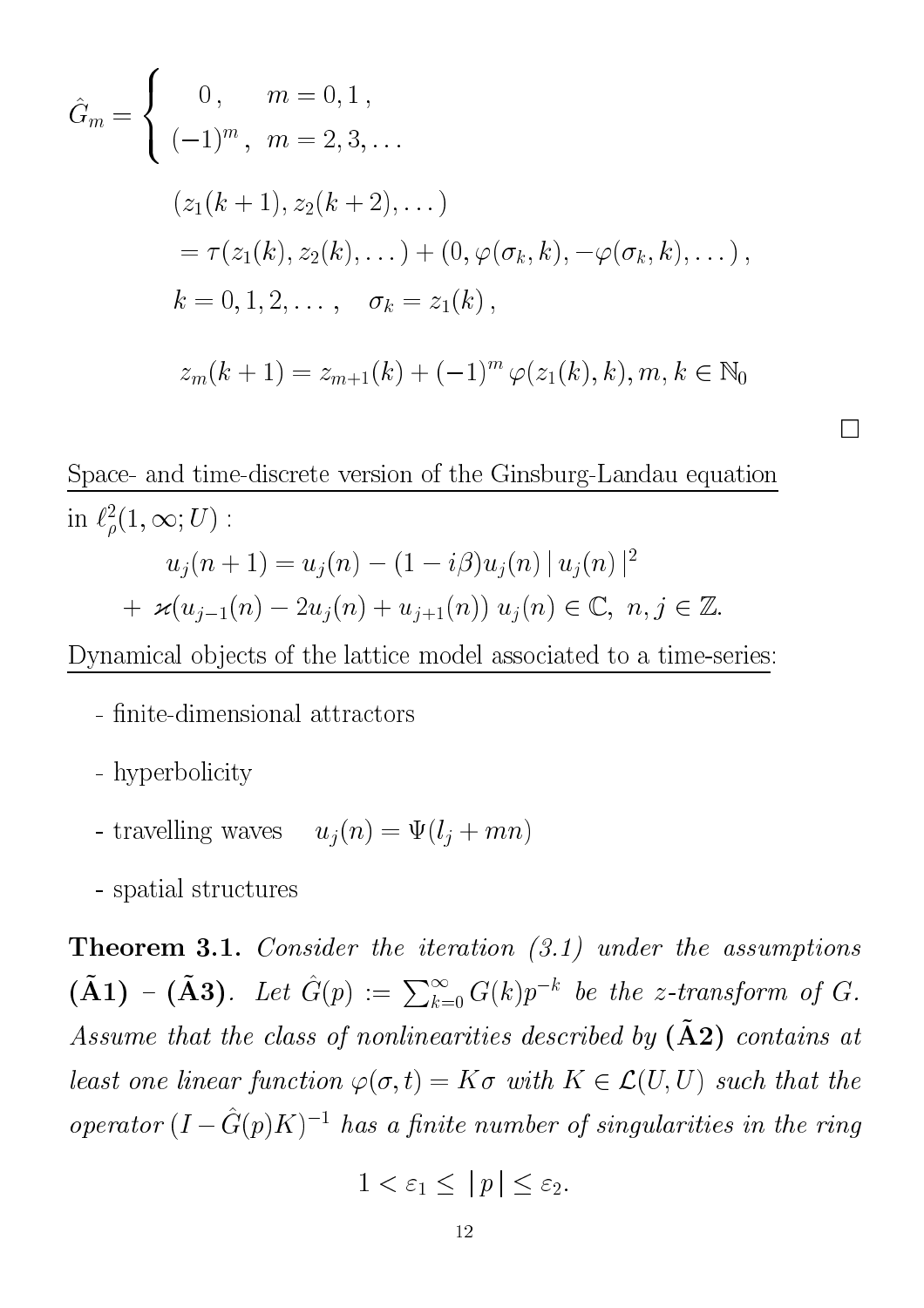Suppose that the frequency-domain condition

$$
\hat{G}^*(p)P\hat{G}^*(p) + 2Re(Q^*\hat{G}(p)) + R > 0, \quad \forall p \in \mathbb{C} : |p| = 1
$$

is satisfied.

Then there exists a tinear bounded operator  $M = M : \ell_{\rho}(1, \infty, U) \rightarrow$  $\ell_{\rho}^{-}(1,\infty;\nu)$  with the following property: Suppose  $o\ =\ o\left(\kappa\right)_{k=1}$  is a sequence generated by  $(3.1)$  with  $n = {n(\kappa)}_{k=1}$ . Then if  $(n, mn) < 0$ we have  $\sigma \in \ell_{\rho}^-(1,\infty;\nu),$  i.e.  $\sigma$  is stable. If  $(n, mn) > 0$  then  $\sigma$  is unstable.

 ${\bf Remark \ 3.1}\,\,z(k)=\tau^k z(0)+\sum_{j=0}^{k-1}\tau^{k-j-1}Bu(j),\,\,k=1,2,\ldots\,,$  $\mathcal{I}^{\mathcal{I}}$  ,  $\mathcal{I}^{\mathcal{I}}$  ,  $\mathcal{I}^{\mathcal{I}}$  ,  $\mathcal{I}^{\mathcal{I}}$  ,  $\mathcal{I}^{\mathcal{I}}$  ,  $\mathcal{I}^{\mathcal{I}}$  ,  $\mathcal{I}^{\mathcal{I}}$  ,  $\mathcal{I}^{\mathcal{I}}$  ,  $\mathcal{I}^{\mathcal{I}}$  ,  $\mathcal{I}^{\mathcal{I}}$  ,  $\mathcal{I}^{\mathcal{I}}$  ,  $\mathcal{I}^{\mathcal{I}}$  ,  $\mathcal{$  $^{k}(z(0))\}_{k=0}^{\infty})$ the orbit closure. Suppose  $\dim_F \mathfrak{M} =: d < \infty$  and let n be the smallest natural number s.t.  $n \geq 2d + 1$ .

 $M := \{ (z_0, z_1, \ldots, z_{n-1}) \}$  is an *n*-dimensional subspace of  $\ell_{\rho}^{-}(1, \infty; U)$ . The typical projections  $\ell_{\rho}^{-}(1,\infty;U) \rightarrow M$  are one-to-one. Let the standard projection  $\pi_n$  be typical. Then on

 $E := \pi_n(\mathcal{W}(\mathcal{Z}(0)))$  there is given a dynamical system  $\tau := \pi_n \circ \tau \circ \pi_n^{-1}$ 

$$
(\tilde{\tau},M):(z_0,z_1,\ldots,z_{n-1})\mapsto (z_1,z_2,\ldots,z_n).
$$

 $\Box$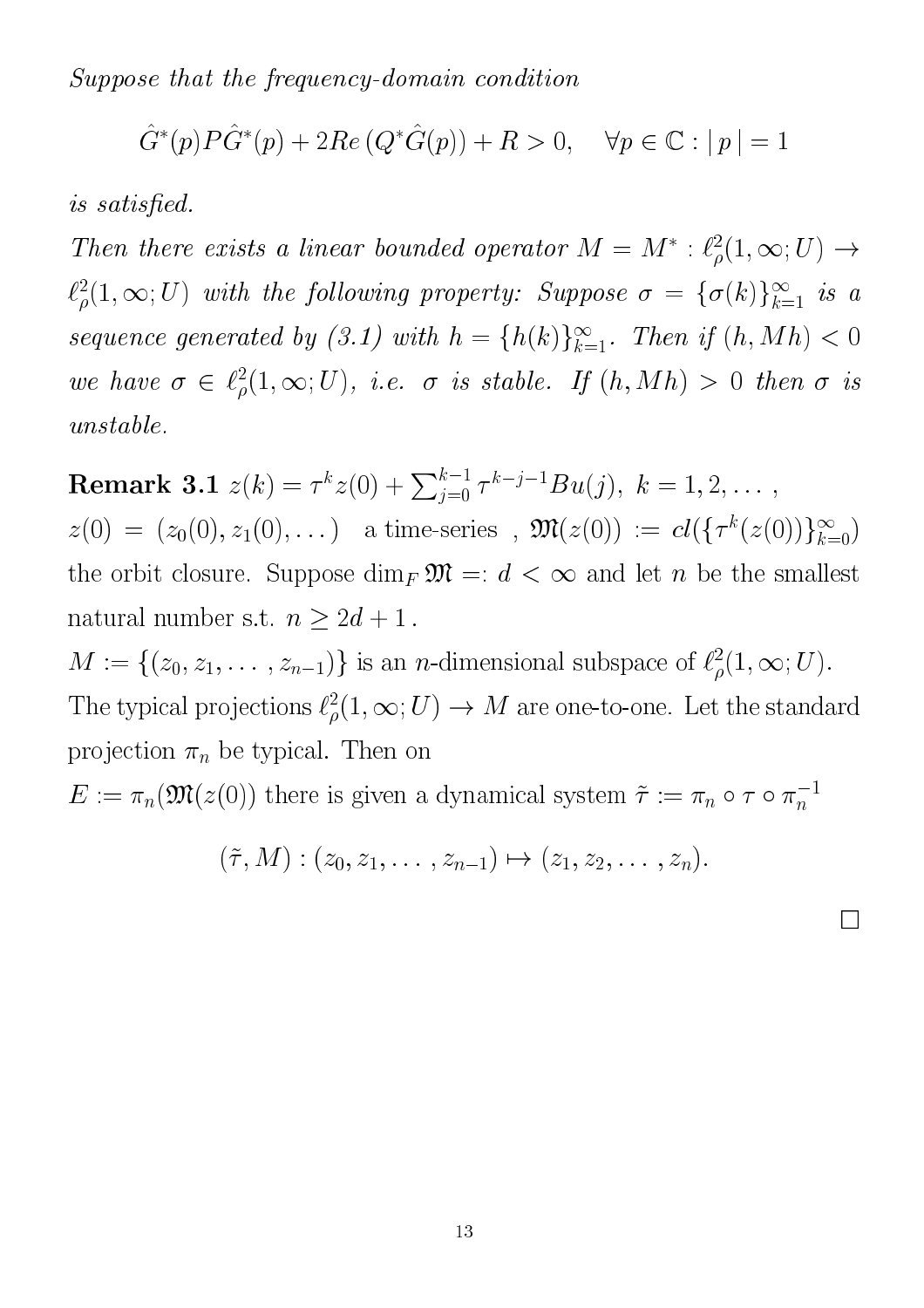#### Transport equation for the Mathieu-Hill equation  $\overline{4}$

We consider an ODE of the second order

$$
\ddot{\sigma} + \alpha \dot{\sigma} + \varphi(\sigma(t), t) = 0 \tag{4.1}
$$

with a smooth nonlinearity  $\varphi$  :  $\mathbb R\,\times\,\mathbb R\,\to\,\mathbb R$  . Assume that any solution of  $(6)$  exists on  $\mathbb R$ .

Let us rewrite (6) in the following way

<sup>8</sup>

$$
\begin{cases}\n\dot{z}(t) = Az(t) + B\varphi(\sigma(t), t) \\
\sigma(t) = Cz(t), \\
\end{cases}
$$
\nwith

\n
$$
A = \begin{pmatrix} 0 & 1 \\ -\alpha & 0 \end{pmatrix}, \quad B = \begin{pmatrix} 0 \\ -1 \end{pmatrix}, \quad C = \begin{pmatrix} 1 & 0 \end{pmatrix},
$$
\n(4.2)

where  $\sigma(t)$  is the input and  $\varphi(\sigma(t), t)$  is the output. As "nonlinear part" is considered the function

$$
\varphi(\sigma, t) = (\beta + \gamma \cos(t))\sigma, \qquad (4.3)
$$

where  $\beta$  and  $\gamma$  are parameters. Note that equation (6) with  $\varphi$  given by (8) has the form of the Mathieu-Hill equation. It is well-known  $([9, 13, 10])$ that this equation with parametric exicitation can be used to describe some bifurcations in dynamical buckling processes.

Time is considered on the finite interval  $[0, T]$ .

All fun
tions are onsidered as sequen
es

$$
\{\sigma(t_i)\}_1^{N+1},\,\,t_k=(k-1)\frac{T}{N},k=1,2..,N+1
$$

where  $N + 1$  is the number of nodes on the interval  $[0, T]$ .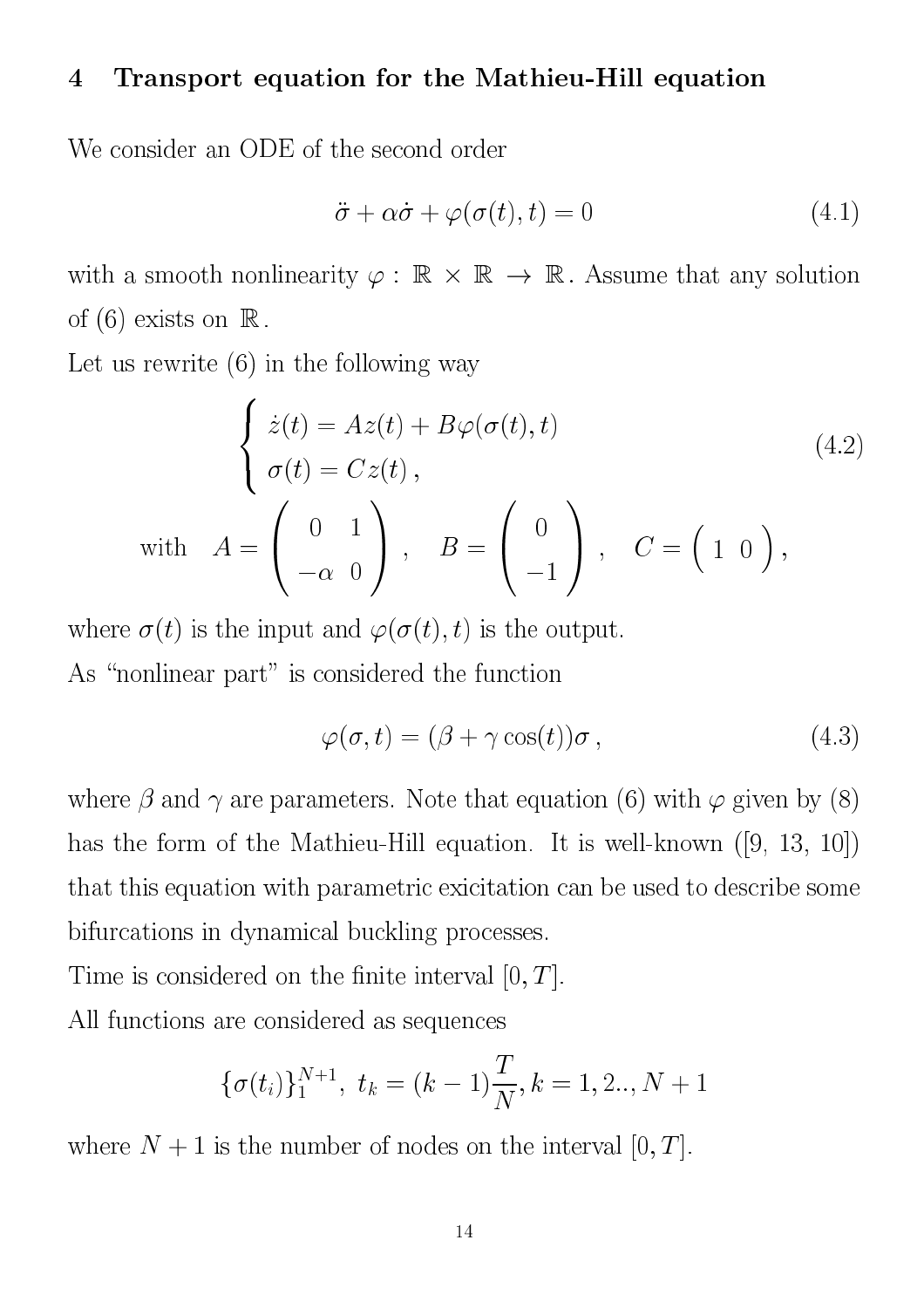Step 1

Find a sector for the nonlinear part such that

 $\mu_1 \leq \varphi(\sigma, t)/\sigma \leq \mu_2 \quad \forall t, \sigma.$ Take initial data  $(v_i(0), v_i(0))$ ,  $i = 1, 2, ..., L$ , and calculate the numbers  $\mu_1, \mu_2$  such that the relation  $\mu_1 \leq \varphi(\sigma(t_i), t_i)/\sigma(t_i) \leq \mu_2, \quad i = 1, .., N + 1$ ,

is satisfied. For the calculation of  $\mu_1, \mu_2$  an adaptive algorithm is used which is finitely converging in the sense of Yakubovich  $([6])$ .

## Step 2

Write system (4.1) as Volterra integral equation

$$
\sigma(t) = h(t) + \int_{0}^{t} G(t - \tau) \varphi(\sigma(\tau), \tau) d\tau,
$$
  

$$
\varphi(\sigma, t) = (\beta + \gamma \cos(t))\sigma,
$$
 (4.4)

where  $h(\cdot)$  is the input and  $\sigma(\cdot)$  the output  $(\sigma \equiv \sigma_h)$ .

The goal is to construct an operator  $M$  which gives all information about stability of  $\sigma_h(\cdot)$  with respect to the input  $h(\cdot)$ .

Assume that the kernel of (9) an be written as

$$
G(t-\tau) = e^{\lambda(t-\tau)},
$$

where  $\lambda$  is an unknown parameter.

Let  $\rho \geq 0$  be the unknown parameter of the Hilbert space  $L_{\rho}^-$  introduced in Se
tion 2.

## Step 3

In order to construct the operator  $M$  we have as an auxiliary problem to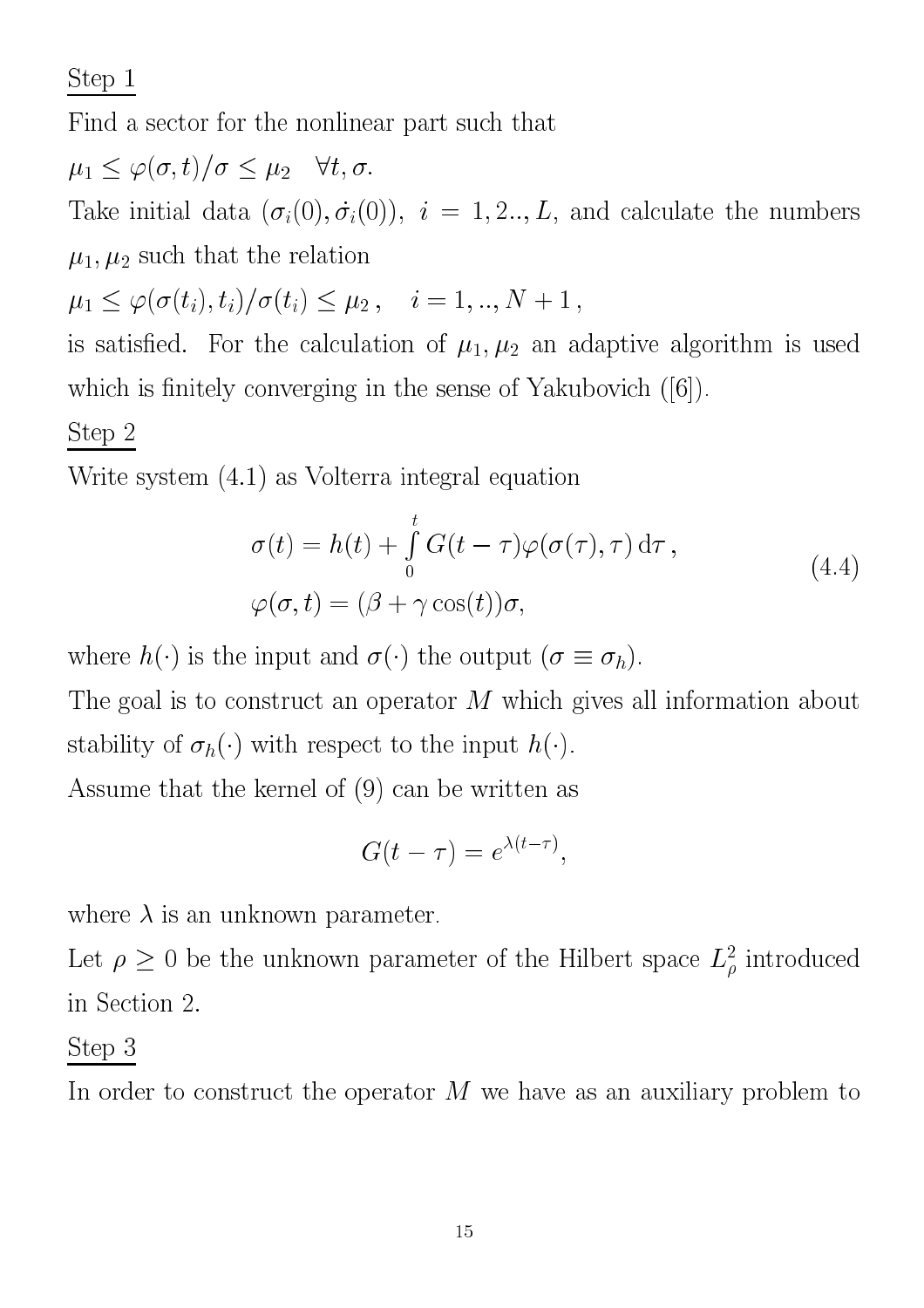solve the linear Fredholm integral equation of the second kind

$$
\int_{0}^{T} S_{(\rho,\lambda)}(t,\tau)\tilde{u}_{h,(\rho,\lambda)}(\tau)d\tau + \tilde{u}_{h,(\rho,\lambda)}(t) = g_{h,(\rho,\lambda)}(t),
$$
\n(4.5)

where  $S_{(\rho,\lambda)}$  is a function depending on  $\rho$  and  $\lambda$ , and  $g_{h,(\rho,\lambda)}$  depends also on  $h(\cdot)$ .

From this equation we get  $\tilde{u}_{h,(\rho,\lambda)}(\cdot)$  which will be used further.

## Remark 1

If we solve the integral equation (10) we get the solution of an asso
iated Riccati equation. In general the Riccati equation is a quadratic equation with respect to the unknown matrix or operator. In our situation this equation  $(10)$  is linear what is important for practical realization. The reason for this is the special type of hyperbolic equations arising in (3). This property was also investigated in [19].

## Step 4

Construct the cost-functional  $J_{\lambda,\rho}^T(\cdot)$  on  $L^2_{\rho}$ .

Take some initial values  $\overline{\lambda}, \overline{\rho}$ , calculate the functional with these parameters and ompare with the data.

Use for this an optimization procedure with respect to  $\lambda$ ,  $\rho$  for the functional omputed along the solution of the Fredholm integral equation (10).

As result of this step we get the functional  $J_{\lambda_0,\rho_0}^T$ .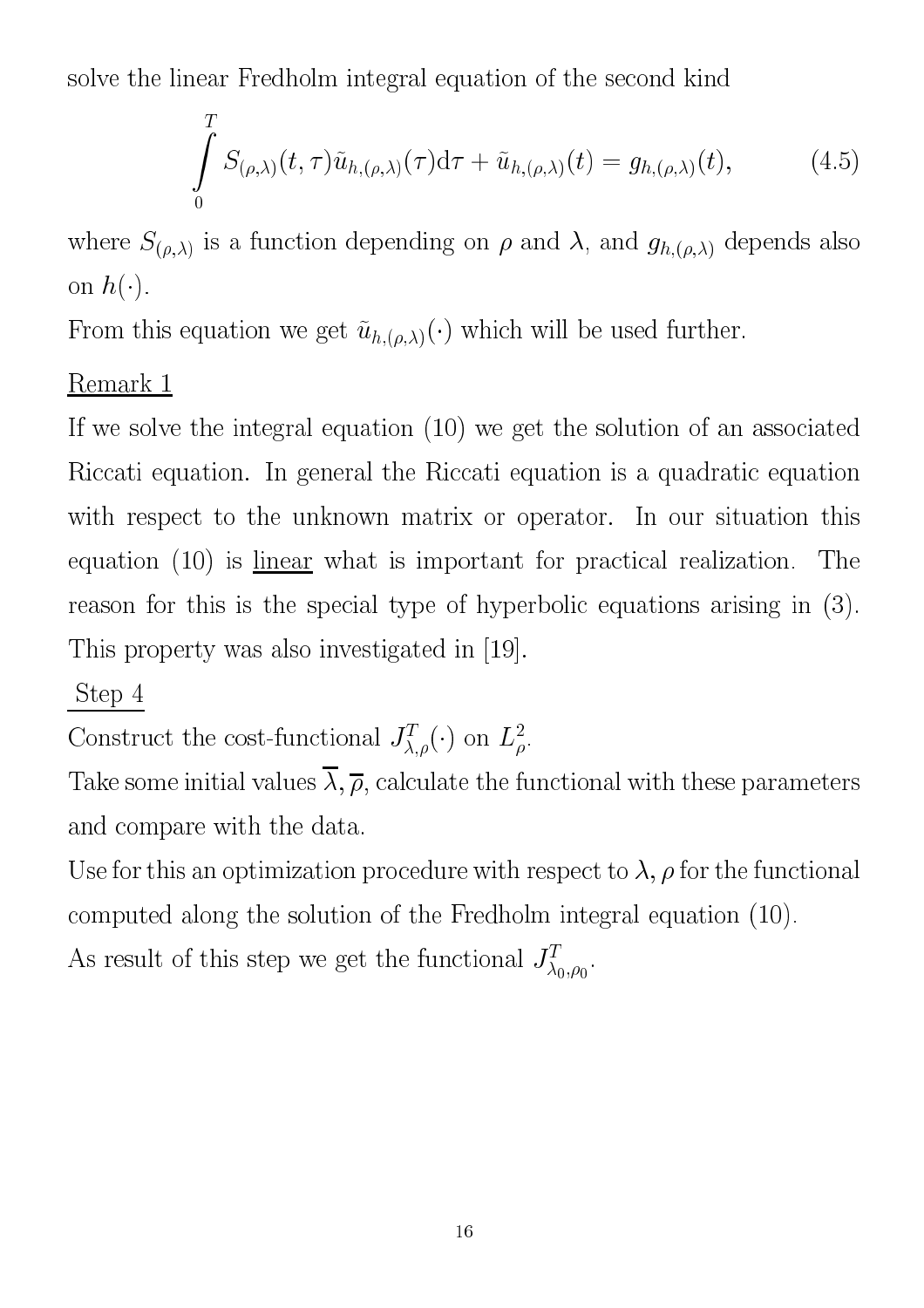Step 5

Define the operator  $M^T$  by

$$
(M^{T}h)(s) := -\frac{1}{\lambda_{1}} \int_{0}^{T} \{ e^{-2\rho(\tau)} \left[ e_{s-\tau} e^{\lambda_{1}(s-\tau)} + e_{\tau-s} \mu_{1}(s-\tau) \right] + \mu_{2}(-\tau) e^{\lambda_{1}s} \} (P\widetilde{\sigma}_{h}(\tau) + Qh(\tau)) d\tau, \ \forall h \in W_{\rho_{0}}^{1,2}, \quad (4.6)
$$

where  $\sigma_h(t) =$  $\frac{t}{\epsilon}$  $(e^{\lambda_0(t-\tau)}+h(\tau))d\tau+h(t)$  and the functions  $\lambda_1(\cdot),\mu_1(\cdot),\mu_2(\cdot)$ depend only on  $\rho_0$ .

Then the sign of the test functional

$$
\langle M^T h, h \rangle = \int_0^T (M^T h)(s) h(s) e^{2\rho_0 s} ds \tag{4.7}
$$

gives us the information about stability of  $\sigma(\cdot)$  according to Brusin's theorem (Theorem 2).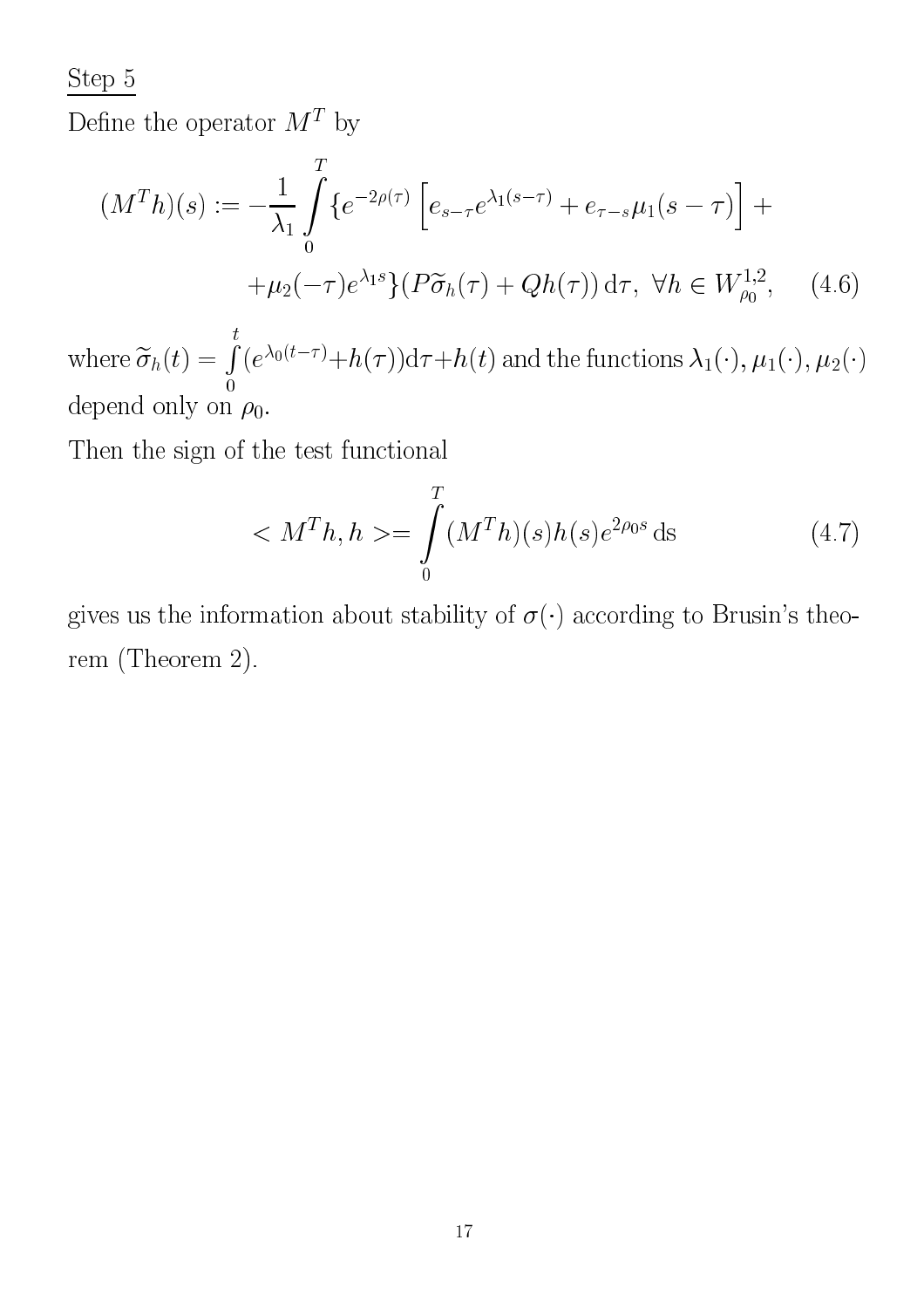### 5 Numeri
al results

Consider the equation  $(4.1)$ ,  $(7)$  with the system parameters

$$
\alpha = 1/3; \ \beta = 1; \ \gamma = 2. \tag{5.1}
$$

Using the above algorithm with  $T = 2\pi$ ,  $N = 18, L = 50$  we find the sector from Step 1 for the "nonlinearity" (8) with  $\mu_1 = -1, \mu_2 = 3$ .

For the kernel  $G(\cdot)$  and the function space  $L_\rho^-$  we obtain the parameters

$$
\lambda_0 = 0.29, \ \rho_0 = 0.1 \ . \tag{5.2}
$$

This defines the operator  $M<sup>T</sup>$  for the test functional (11)

In order to verify our result we consider the solution of  $(9)$  with the initial data

$$
\sigma(0) = 0.15683, \dot{\sigma}(0) = 0,25269. \tag{5.3}
$$

Computing the associated h in  $(9)$  we get a positive sign of the test functional (11). According to Brusin's theorem the solution must be unstable. The direct calculation of the solution (Fig. 3) shows their instability. This means that the information from test functional (12) is correct.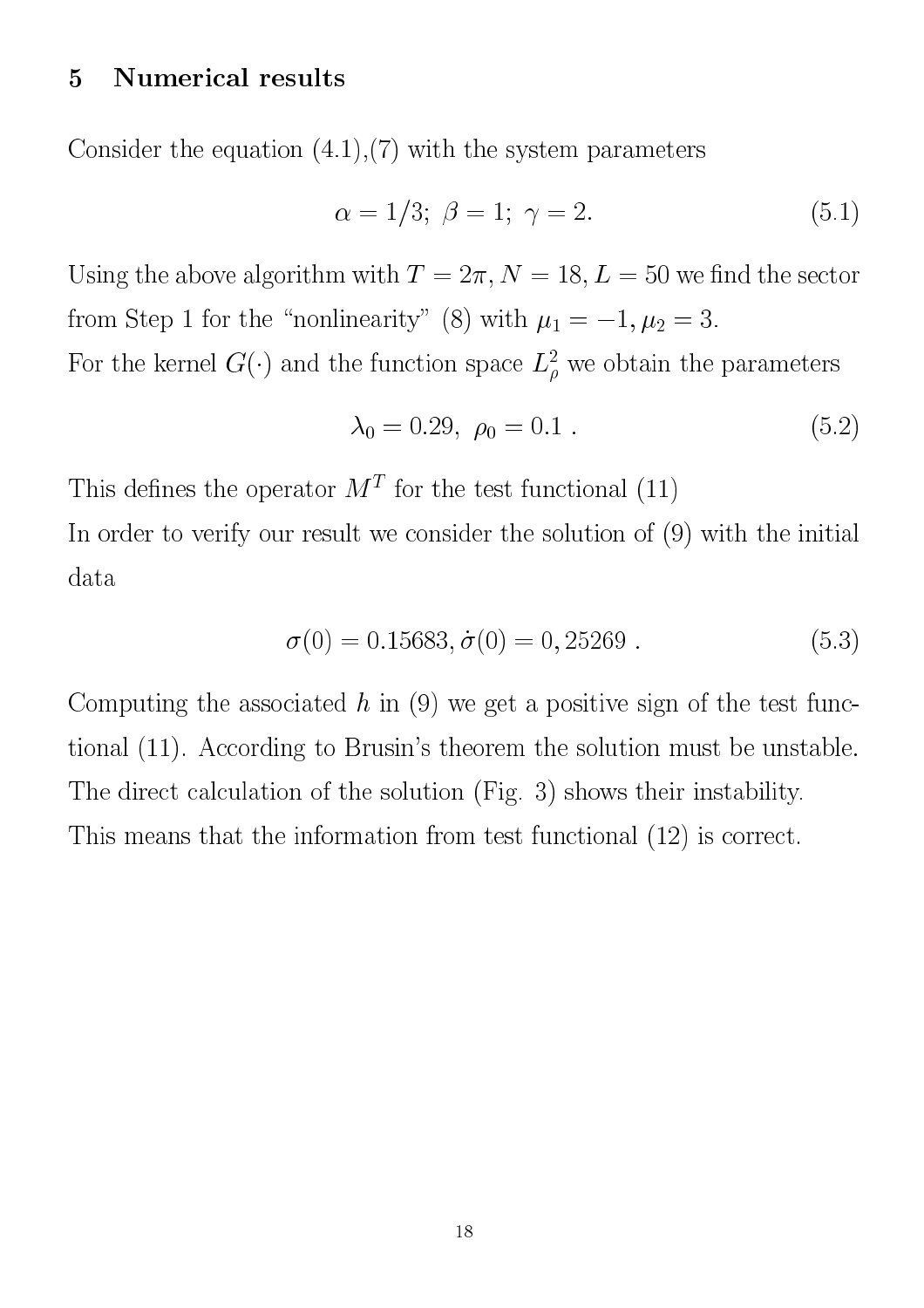### Referen
es

- [1] Banks, H. T., Fabiano, R. H., and Y. Wang, *Inverse problem tech*niques for beams with tip body and time hysteresis damping. Mat. Aplic. Comp., **8** 2, 101–118 (1989).
- [2] Boichenko, V. A., Leonov, G. A., and V. Reitmann, Dimension Theory for Ordinary Differential Equations. Teubner, Stuttgart (2004).
- [3] Brusin, V. A., On a class of nonautonomous dynamical systems defined by nonlinear integral equations. Izv. Vyssh. Uchevn. Zaved., Radiofizika,  $134, 491-500$  (1970).
- [4] Brusin, V. A., Use of method of abstract differential equations in the study of Volterra integral equation. Sibirskii Mathemati
heskii Zhurnal, **18**,  $1246-1258$  (1977).
- $[5]$  Cavaterra, C., An inverse problem for a viscoelastic Timoshenko beam model. ZAA,  $17$  1, 67-87 (1998).
- [6] Fomin, V. N., Fradkov, A. L., and V. A. Yakubovich, Adaptive Control of Dynami
al Ob je
ts. Mos
ow, Nauka, (1981). (in Russian)
- [7] Helton, J. W., Systems with infinite-dimensional state space: the *Hilbert space approach.* Proc. IEEE,  $64$ , 145-160 (1976).
- [8] Kalman, R.E., Arbib, M., and P. Falb, Topics in Mathematical Systems Theory. M
Graw-Hill, New York (1969).
- [9] Karagiozova, D. and N. Jones, *Strain-rate effects in the dynamic* buckling of a simple elastic-plastic model. J. Appl. Mechanics, 64,  $193 - 200$  (1997).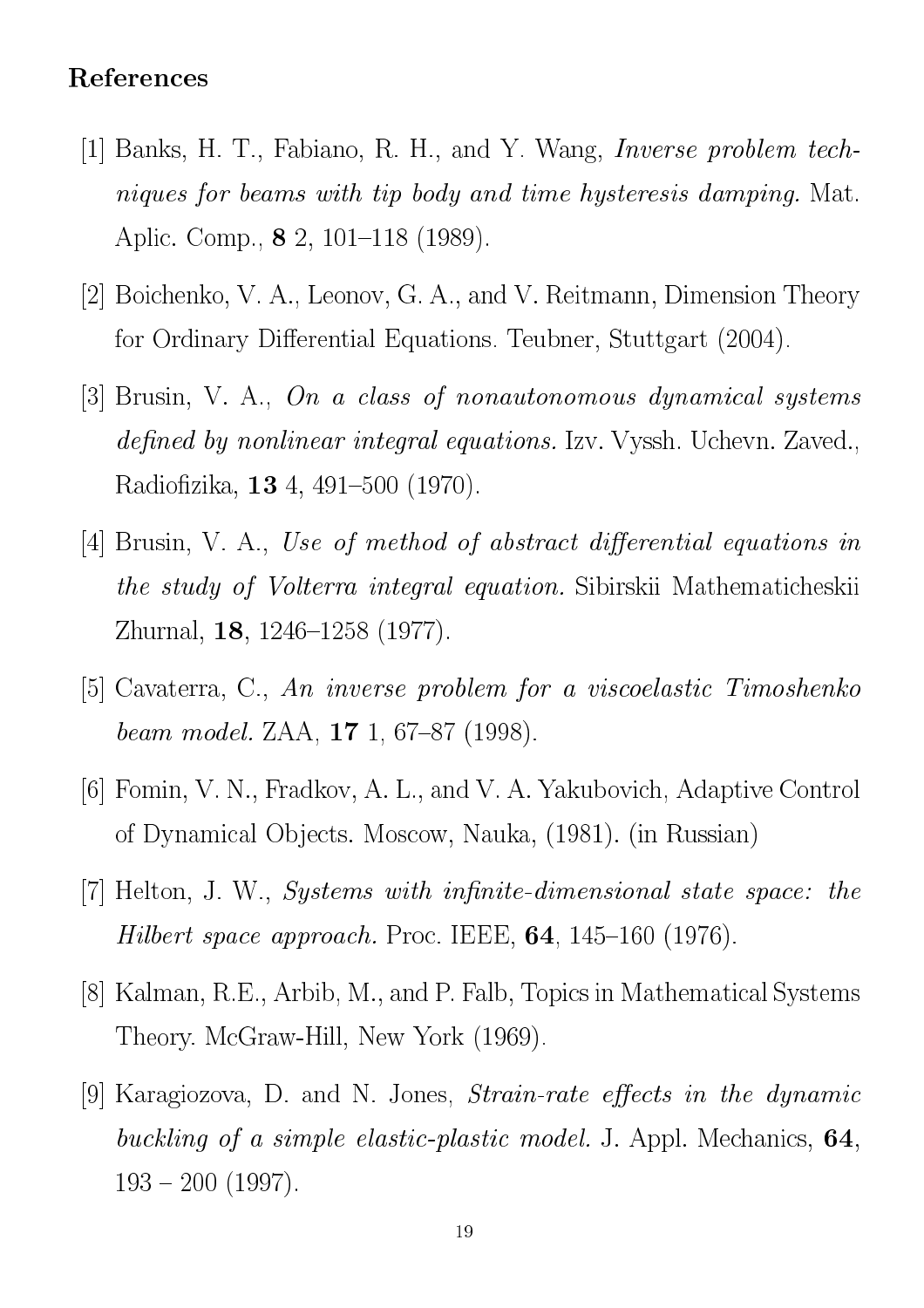- [10] Kirkpatrick, S. W., Schroeder, M., and J. W. Simons, Evaluation of passenger rail vehichle crash worthiness. Intern. J. of Crashworthiness, 6 1, 95–106 (2001).
- [11] Lax, P.D. and R. S. Phillips, *Scattering theory for dissipative hyperbolic systems.* J. Funct. Anal.,  $14$ ,  $172 - 235$  (1973).
- [12] Lax, P.D. and R. S. Phillips, Scattering Theory. Academic Press, New York (1967).
- [13] Lee, L. H. N., *Quasi-bifurcation of rods within an axial plastic compressive wave.* Trans. ASME,  $45$ , 100-104 (1978).
- [14] Osokin, A. E. and Iu. V. Suvorova, *Nonlinear governing equation of a* hereditary medium and methodology of determining its parameters. PMM USSR, 42 6, 1107-1114 (1978).
- [15] Reed, M. and B. Simon, Methods of Modern Mathematical Physics III: S
attering Theory. A
ademi Press, New York (1979).
- [16] Salamon, D., *Realization Theory in Hilbert Space*, Math. System Theory. **21**, 147–164 (1989).
- [17] Steil, J. J. and H. Ritter, *Input-output stability of recurrent neural* networks with delays using circle criteria. In Proc. ICSC / IFAC Symp. NEURAL COMPUTATION, NC' 98, ICSC Academic Press,  $519-225$  (1998).
- [18] Tobias, T.A. and Yu. K. Engelbrekht, *Inverse problems for evolution* equations of the integrodifferential type. PMM USSR,  $494$ , 519-524 (1985).